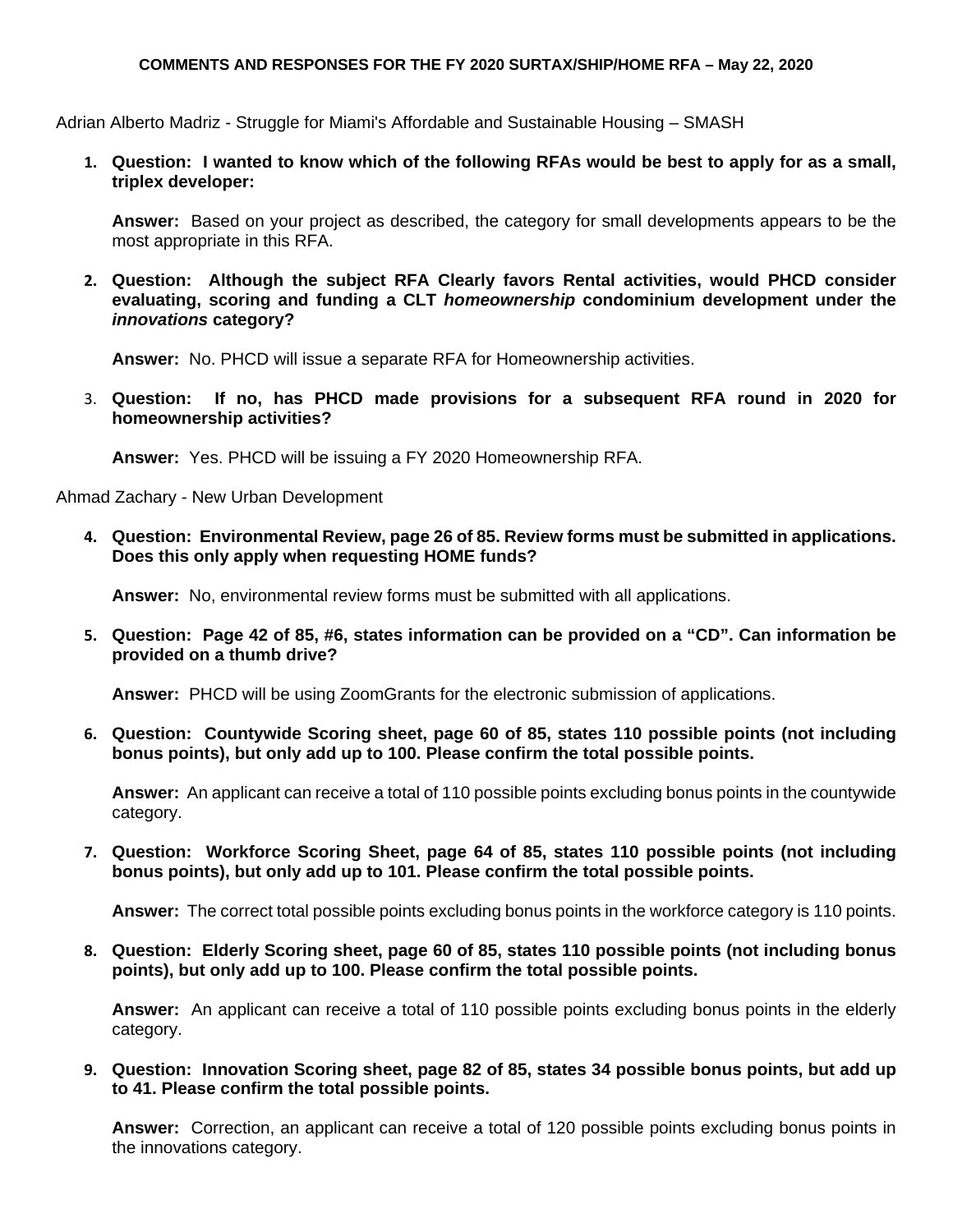# **10. Question: How is RER conducting their pre-meetings during the current Covid- 19 Pandemic?**

**Answer:** RER is conducting virtual pre-application meetings on Thursdays. Applications for the preapplication process have to be scheduled by noon Wednesday of the previous week.

# **11. Question: Will the application cover sheet, development cost pro- forma, and housing development checklist work form be provided in a form that allows the applicant to properly input the information?**

**Answer:** PHCD will be using ZoomGrants for the electronic submission of applications. Applicants will have the ability to upload and attach completed forms to an application electronically.

### **12. Question: How is the " bonus points" section ( Tab 23) going to reviewed, is there a preferred way to show the assumed achievable bonus points within tab 23?**

**Answer:** Points will only be awarded when supporting documentation outlined in the Application Checklist is attached to your electronic application. If supporting documentation is too large for upload, applicant may upload attachments in multiple submissions.

Michael O'Hara - Housing Authority of the City of Miami Beach

### **13. Question: Page 6 – What is the anticipated month/year of issuance for the conditional loan commitment? We believe we are going to get to BCC by the end of the year.**

**Answer**: A conditional loan commitment is offered to awarded applicants after receiving BCC approval. PHCD anticipates obtaining Board approval for FY 2020 Surtax/SHIP/HOME by December 2020.

### **14. Question: Page 6 – Can an Applicant request a specific funding source within an activity category (i.e. Surtax or SHIP, and not HOME)?**

**Answer:** Yes, applicants may request multiple funding sources as outlined on page 6 of the RFA. HOME funds may or may not be combined with a request for Surtax/SHIP funding. Please note that Surtax/SHIP is considered one funding source.

### **15. Question: Page 6 – Please consider including a separate rental activity and funding for Permanent Supportive Housing and/or Homeless projects.**

**Answer:** PHCD believes the existing categories in the FY 2020 RFA could fit the project described, including but not limited to small developments.

# **16. Question: Page 9 – Firm Commitment – Will an Invitation to Underwriting from FHFC for a non-LIHTC funded project be considered a firm commitment?**

**Answer:** Yes

### **17. Question: Page 14 – Total Maximum Development Cost per Unit – Can PHCD revise the policy to include all applications awarded funding by FHFC? The policy as-written only includes tax credit applications, and does not include non-LIHTC projects and any associated TDC Multipliers and Add-Ons.**

**Answer:** This policy is based on a Board resolution, R-343-15, which sets a policy limitation on the total amount of Surtax funding awarded to any affordable housing development for gap funding to a percentage of the Total Development Cost for that development. Our current RFA allows Total Maximum Development Costs that are consistent with FHFC's 2020 RFA applications. The Total Maximum Development Costs apply to all projects.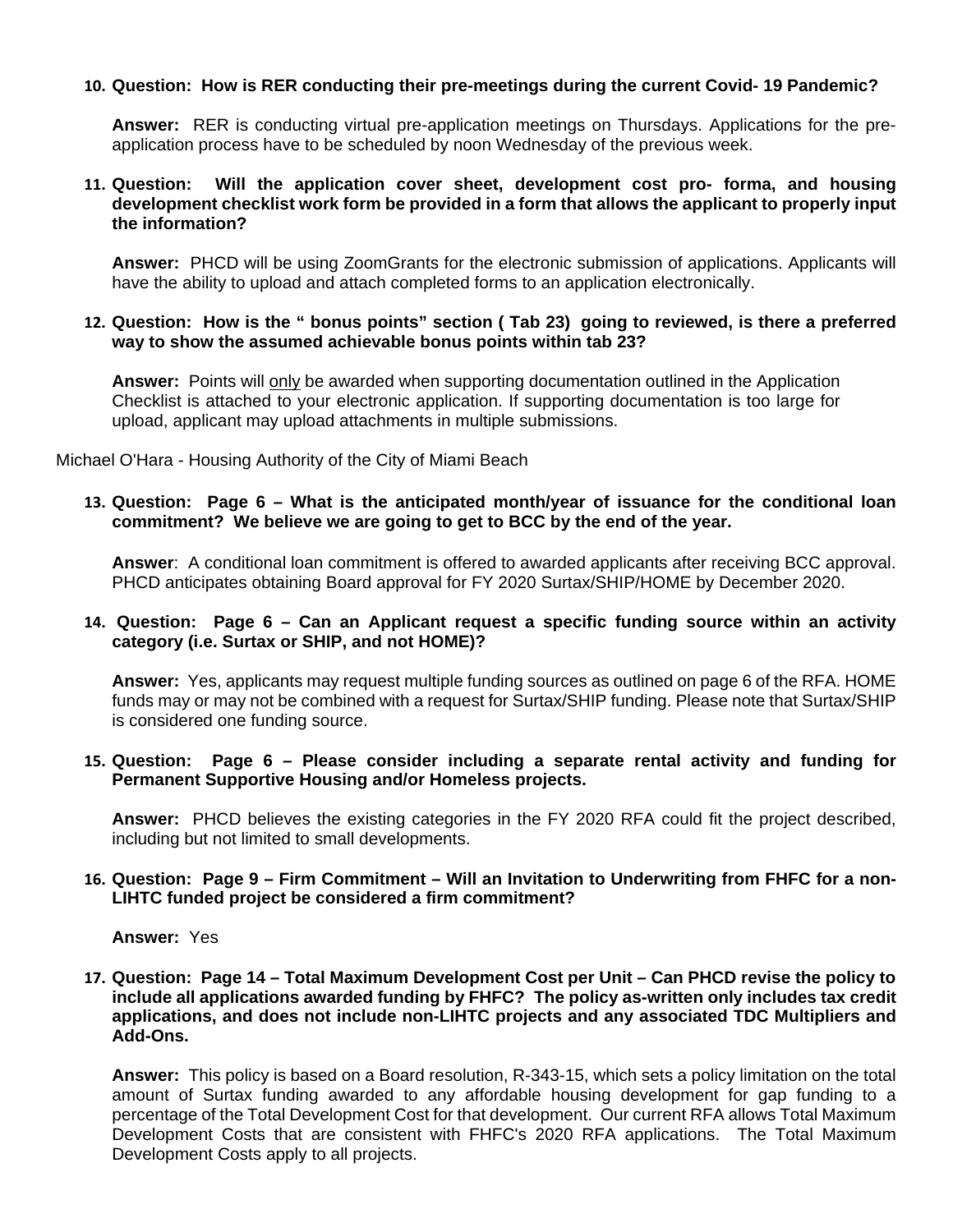### **18. Question: Page 22 – Please confirm that Resolution No. R-617-18 applies to elderly housing projects only.**

**Answer:** Correct, it applies to all affordable elderly housing developments, exceptions can be found in section 5 of R-617-18.

### **19. Question: Page 31 – Financing Options – Which options are available to projects funded by FHFC but without LIHTC and bonds (i.e. CDBG-DR or SAIL only)?**

**Answer:** All, however 1B does include tax exempt and bond financing which typically is awarded in conjunction with SAIL and CDBG-DR deals. See page 31 that includes clarification on loan terms.

**20. Question: Page 31 – Financing Options – Is a multi-family rental project (not public housing), solely developed by a PHA, eligible for the financing options under: Homeless and Public Housing Not-For-Profit Developers?** 

**Answer:** No.

**21. Question: Page 35 – Features for Elderly Housing Developments – does R-617-18 apply to elderly housing projects funded under the Small Developments and/or Innovations rental activities category (page 6)?** 

**Answer:** Correct, it applies to all affordable elderly housing developments, exceptions can be found in section 5 of R-617-18.

**22. Question: Pages 76 & 80 – Mixed Income Projects – CDBG-DR funds awarded by FHFC required a demographic commitment for Workforce households at or below 80% of the Area Median Income, serving general occupancy. Please consider revising the point structure to allow 100% at or below 80% AMI. As written, these small projects (less than 30 units) would receive 0 points in this category.** 

**Answer:** Point structure for mixed income categories has been updated to include projects with income averaging and workforce housing.

**23. Question: Pages 76 & 80 - Mixed Income Projects - Please consider including points for projects that commit 20% of the total units for Permanent Supportive Housing for individuals and families that meet the Homeless definition.** 

**Answer:** No.

**24. Question: Page 81 – Number of Housing HOME Set Aside Units – page 6 indicates that only Surtax funds are available for Innovations rental activities. Can PHCD delete this section and assign the 10 points to another scoring category?** 

**Answer:** No.

Andrew Velo-Arias - Related Urban

**25. Question: On page 73, question #4 of the Public Housing Multifamily Rental Scoring Sheet, it states: Has HUD approval been obtained for mixed finance development of public housing? If the intent is to consider RAD developments as eligible under the public housing category, then the questions should be explained accordingly.** 

**Answer:** The RFA has been modified to include appropriate RAD language.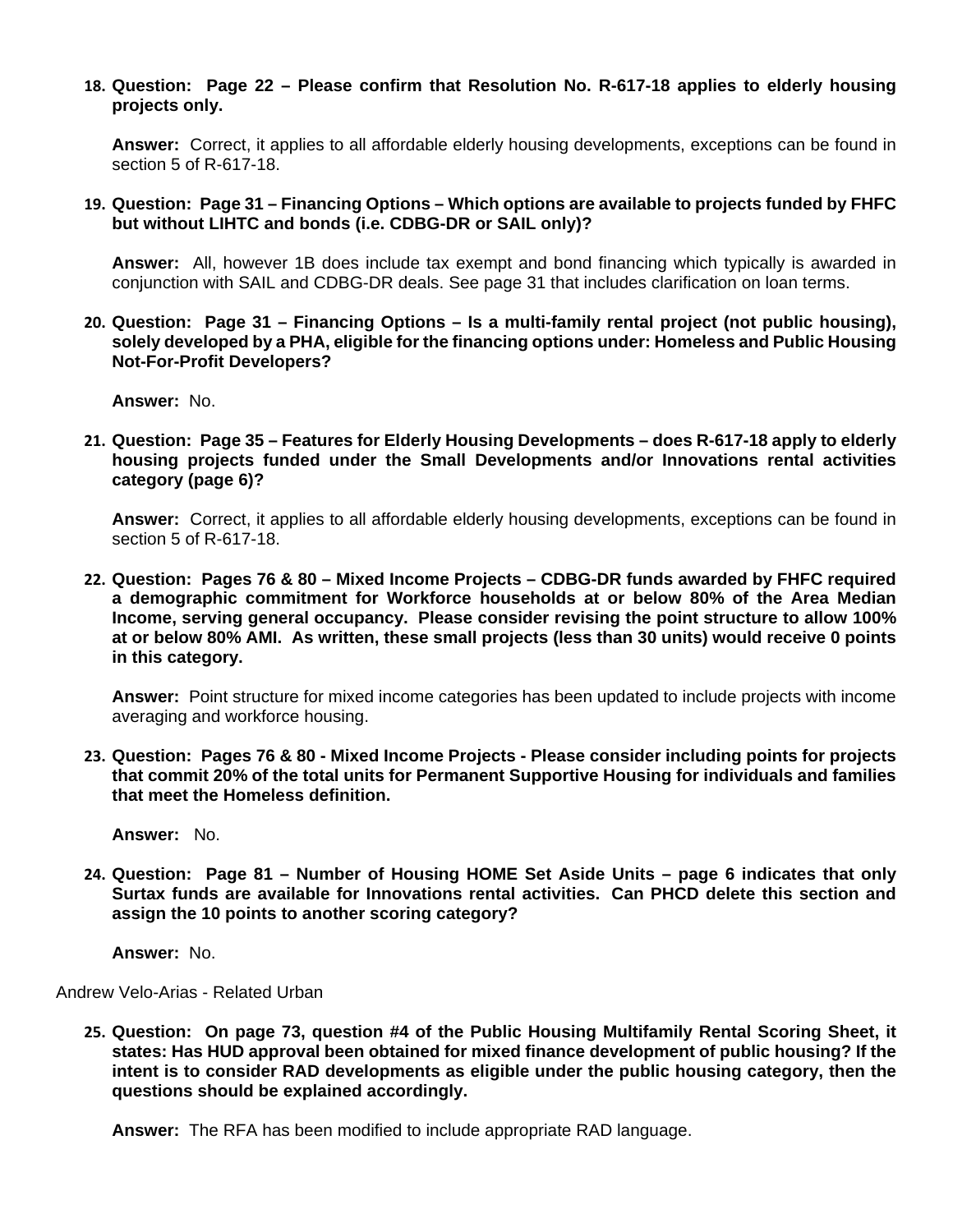**26. B. Points could be awarded for RAD developments that have received a Commitment to Enter into a Housing Assistance Payment contract (CHAP) and additional points for those developments that have received a Rental Conversion Commitment (RCC) from HUD.** 

**Answer:** No.

**27. Question: On pages 24-25, bonus points for RER Pre-Application Meeting appear to disadvantage projects located within municipalities that are not under the jurisdictions of the various disciplines subject to bonus point awards. For instance, projects within the City of Miami would not be eligible under RER Development Services (1 point), RER DERM (1 point), RER Plating and Traffic Review (1 point), Miami-Dade County WASD (1 point), and Miami-Dade Fire Rescue (1 point). Furthermore, not all municipalities have an equivalent pre-process.** 

**Answer:** Miami-Dade County's DERM, RER Platting, and WASD reviews are necessary for development activities for all County and area municipalities. In cases where a project is located within a municipality, such as the City of Miami, the County also invites the municipality as a participant in the pre-application meeting.

In this example provided in the question, PHCD will consider documentation related to the development approval process from the city's development staff and fire rescue staff.

Liz Wong - Atlantic Pacific Communities

**28. Question: Page 17, item 9: Do the Total Development Cost Limitations apply to public housing projects that will be redeveloped and owned by private developers and privately managed?** 

**Answer:** No, public housing is exempt as outlined in the policy under minimum threshold requirements, item 9.

**29. Question: Pages 16/17, items 8 and 10: At the 2nd Developers Roundtable, Clarence Brown mentioned that if an applicant applies for both Surtax and HOME, the total allocation would be allowed to exceed the cap. Please clarify what was meant by this statement. For example, would the high-rise 25% cap on 4% LIHTC developments be allowed to exceed 25% if there is a combination of Surtax and HOME funds allocated?** 

**Answer:** Resolution R-343-15 sets cap on subsidy for Surtax funds that can be awarded. Any gap funding that remains after an allocation of Surtax funding, can be met using HOME funds. Note, HOME funds are only available in the multifamily rental countywide and small developments categories.

# **30. Question: Page 21, Average Income Set-aside, the RFA states PHCD will assess applications subject to prior written approval from FHFC, and compliance with laws stated in the Consolidated Appropriate Act of 2018. Is this only applicable to applicants that did not elect the Average Income set-aside in their FHFC application?**

**Answer:** No, this is applicable to all applicants that elect Income averaging. If the applicant elects income averaging, PHCD will assess applications subject to the following criteria: prior written approval by Florida Housing Finance Corporation, and compliance with laws stated in the Consolidated Appropriation Act of 2018.

**31. Question: Please provide the link for the location of the 2020 RFA Attachments? The only**  attachments found are under FY 2019 RFA for CDBG/HOME/ESG funds **https://www.miamidade.gov/housing/library/guidelines/cdbg-home-esg-fy2019-attachments.pdf.** 

**Answer:** A link for the attachments will be provided in the final application and posted on the PHCD website at www.miamidade.gov\hosuing.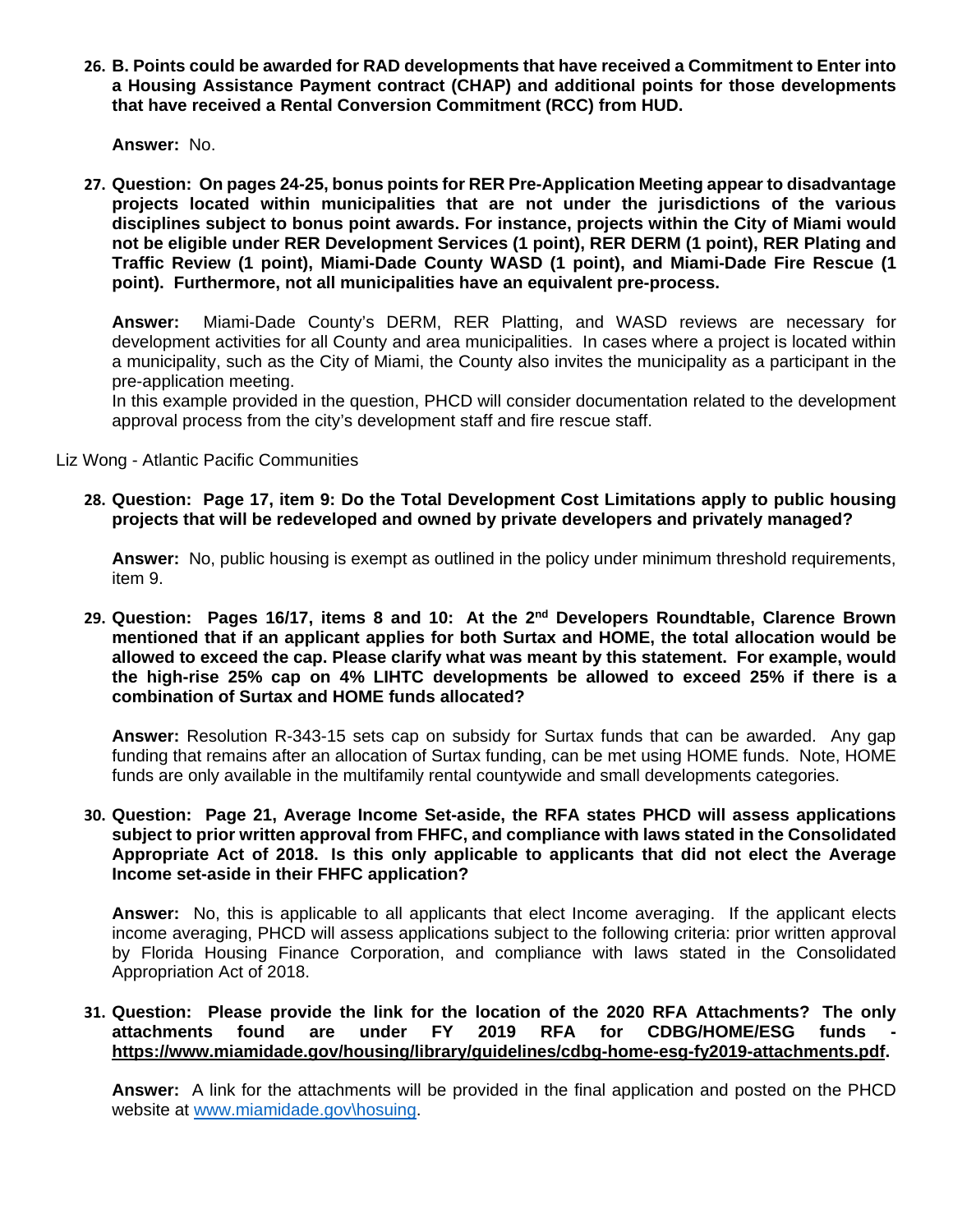**32. Question: Pages 22-23, Please confirm the Natural Disaster Plan and features required pursuant to R-617-18 are only applicable to elderly affordable housing applying for Surtax/Home funds.** 

**Answer:** Correct, R-617-18 only applies to affordable elderly housing developments.

**33. Question: Page 23, ACC Replacement (Threshold): If the public housing redevelopment will occur in phases, will the first phase proposed meet threshold if it has less than 100% of the ACC units on site, but the proposed future phases will replace the ACC balance remaining? Does this also apply to RAD units?** 

**Answer:** Yes. However, please note that no one phase can have more than 50% of the replacement units.

**34. Question: Page 26, HOME match: If applying for combination of Surtax and HOME funds, confirm a 25% match is only required for the HOME amount requested.** 

**Answer:** For purposes of this RFA, there are no match requirements. The RFA has been modified to reflect the correction.

**35. Question: Page 50, last bullet point: Are the following only applicable to Rehabilitation projects? 40-year certification, completed architectural/engineering plans; approved building/construction permits from respective municipality.** 

**Answer:** Correct, information as referenced under the noted bullet, including a 40- completed architectural/engineering plan and approved building and construction permits from a respective municipality are required for rehab projects.

**36. Question: Pages 61, 69 and 77 - ELI/HOME Scoring: Can the applicant earn points for both the ELI set-aside and HOME assisted units for a total of 17 points?** 

**Answer:** Yes.

**37. Question: Page 14, Proximity to Rapid Transit Services Bonus Points: We urge PHCD to award additional points to true, walkable TOD sites, and propose that developments meeting the following criterion receive 12 points: Located within 1/10 mile of a MetroRail or MetroMover station, or a bus stop along the South Dade Transitway. Note, the one-tenth mile distance from the site to the station/stop must be walkable.** 

**Answer:** The RFA has been modified to allow additional bonus points for closer (1/10 of a mile walking distance) proximity to rapid transit services.

**38. Question: Pages 62, Efficient Building Costs for High Rise Developments: We urge you to consider applying Florida Housing's methodology of calculating the TDC limitation by providing a \$5,000/unit add-on for each of the following: 1) public housing that have unusual costs such as demolition and relocation, and 2) tax-exempt bond financed developments that incur a much higher financing cost (cost of issuance). In addition, consider also providing public housing redevelopments a \$5000/unit add-on for one-for-one replacement of 3-, 4- and 5-bedroom units. (Bonus)** 

**Answer:** The RFA has been modified to allow TDC limitations outlined in the 2018 Surtax/SHIP RFA (\$337,000) for the Efficient Building Costs for High Rise Developments bonus question.

- **39. Question: Pages 62, 66, 70, 74, 82 Projects with FHFC or other Non-County firm commitments: Consider shifting from nominal dollar thresholds to per unit dollar thresholds so as not to penalize smaller developments. Suggested scoring as follows: (Bonus)** 
	- o **9% LIHTC projects with commitment from FHFC 10 points**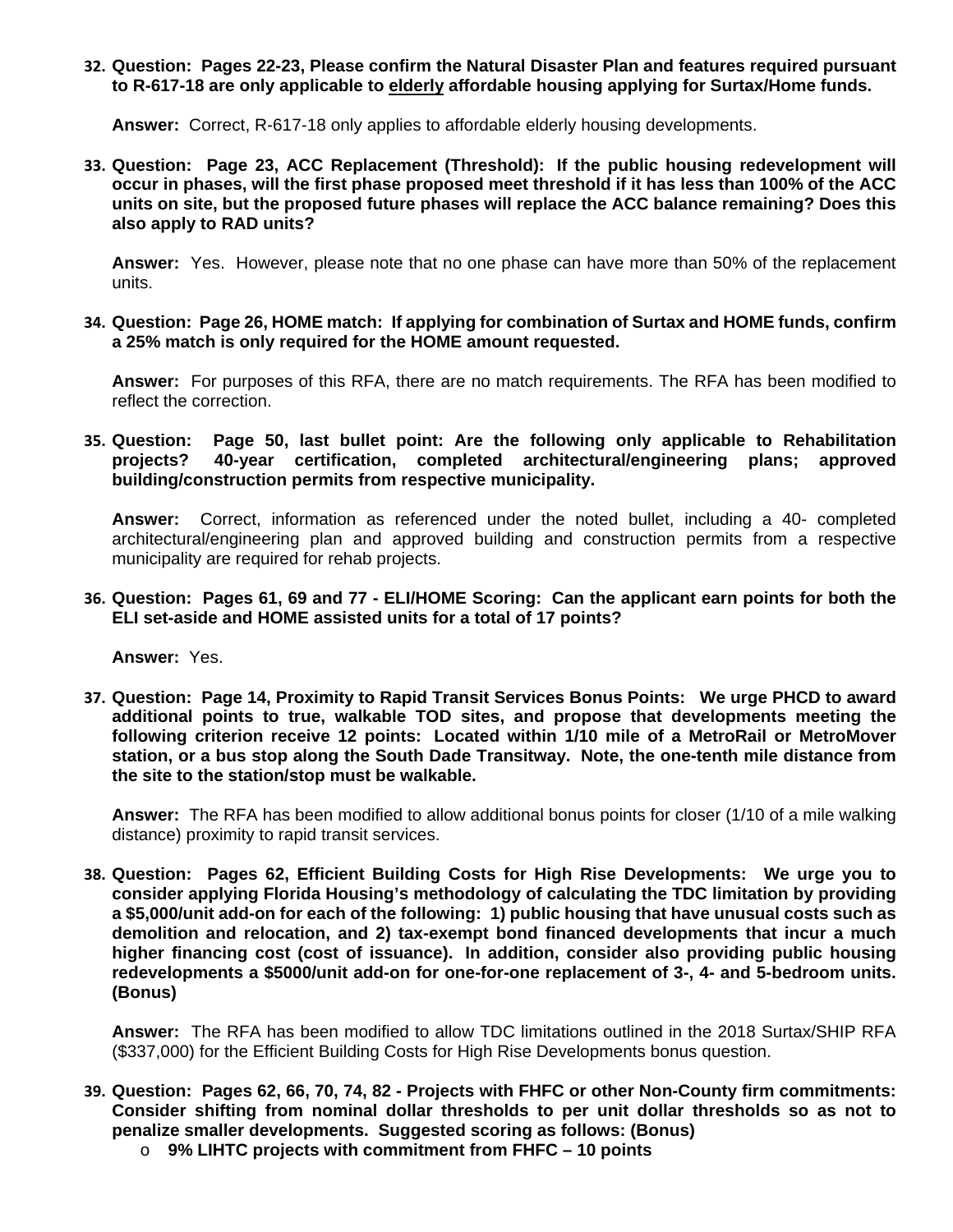- o **Firm aggregate commitments totaling \$30,000 or more per unit 10 points**
- o **Firm aggregate commitments totaling \$20,000-29,999 per unit 6 points**
- o **Firm aggregate commitments totaling \$10,000-19,999 per unit 3 points**
- o **Firm aggregate commitments totaling \$1,000-9,999 per unit 1 point**

**Answer:** PHCD has considered this comment and modified the scoring criteria for this bonus question.

**40. Question: Page 72, Public Housing-Ability to Proceed Tie Breaker: For RAD developments, replace "Has disposition of the site been approved by HUD?" with "Has a CHAP been approved by HUD?" to meet threshold.** 

**Answer:** The RFA has been modified to include appropriate RAD language.

**41. Question: Page 73, Public Housing-Scoring item #4: For RAD developments, replace "Has HUD approval been obtained for mixed finance development of public housing?" with "Has a CHAP been approved by HUD?" to score points.** 

**Answer:** The RFA has been modified to include appropriate RAD language.

Eric Maximilian Moser V. – Mover Synergies, LLC.

**42. Question: We are seeking to obtain funds for a Multifamily project of Micro Units (500 SF approximately) we don't need funds to obtain the land what we are seeking is to acquire 35% of the cost of the project in order to be able to start the permits as well as the administrative variant an other expenses. This concept will bring new jobs for the City of Homestead partly because of the construction but also because this land is in a subarea of mixed use (residential & commercial) with permits for 15 retail store. The land is located at 429 SW 6th Avenue, Homestead, FL 33030 and the actual permit is for a 3 story building of 9 apartments and 15 retail stores but is not feasible to carry out the project with that amount of units. That is why we would like to apply For the FY 2020 Surtax category of** *Innovations* **because it will fit perfectly with our concept because is a novel idea (small units below \$100,000 for the low income target of the zone) and the project is focus on Micro Housing Units (we are thinking 500 SF for each unit for a total of 18 Units to develop).** 

**The total cost will be \$1,800,000 approximately so the amount to obtain the funds is around \$600,000 but we understand that the budget from the County is 12 MM; that is why we would like to understand if this amount is too high and if is then we would like to hear the Miami Dade County recommendation to avoid having issues after the application.** 

**Last but not least, we have been in contact with the department of Planning and Zoning of the city of Homestead and we have a good chance to be able to obtain the administrative variant for the 18 Unit Multifamily Building but the minimum unit size need to be above 500 SF per unit (double as the actual permit minimum 1,000 SF per unit. But we would like to hear what you guys thinks about this detail.** 

**Answer:** For an application as described, you may be interested in applying for the Innovations category or the Small Developments category. However in the future if you would like to discuss a project with staff, it is encouraged to do so before or after the RFA comment period.

### Lynda V. Harris – REVA Development Corporation

### **43. Question: What is required in order to have our past development experience with our partners be considered as part of our developer experience?**

**Answer:** The applicant must demonstrate experience in being the developer, and must provide documentation of having completed previous developments. Evidence of prior work as the principal or